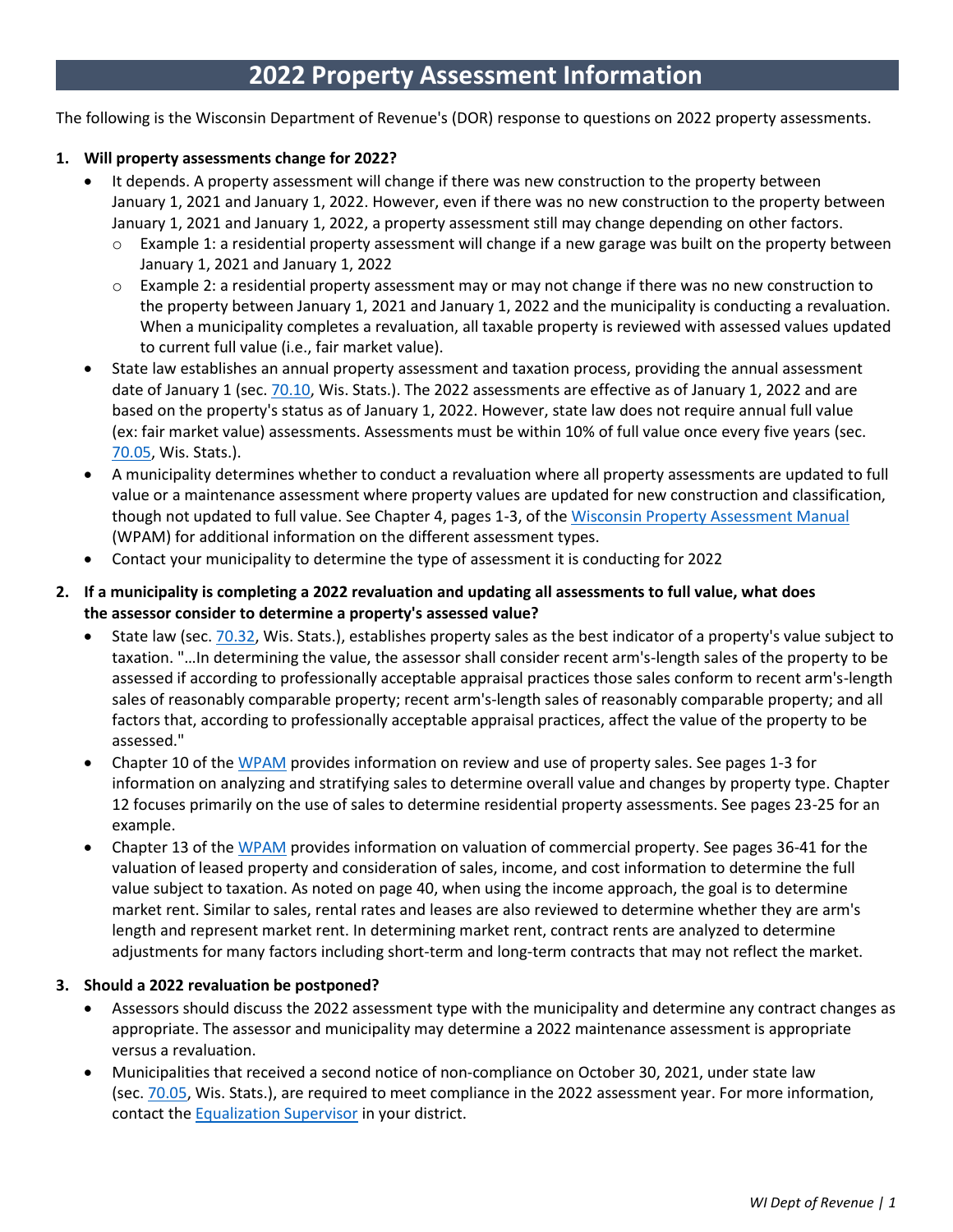### **4. How will a property owner know if a property assessment is changing for 2022?**

State law (sec. [70.365, W](https://docs.legis.wisconsin.gov/statutes/statutes/70/365)is. Stats.) requires assessors to send a Notice of Changed Assessment when an assessment changes from the prior year to the current year. Effective January 1, 2020, the assessor is not required to provide notice if land is classified as agricultural land, as defined in sec. [70.32\(2\)\(c\)1g.](https://docs.legis.wisconsin.gov/document/statutes/70.32(2)(c)1g.) Wis. Stats., for the current year and previous year and the difference between the assessments is \$500 or less.

#### **5. How are assessors completing property inspections?**

- Assessors should discuss assessment work with the municipality and determine contract changes as appropriate
- State law (sec. [70.32,](https://docs.legis.wisconsin.gov/statutes/statutes/70/32) Wis. Stats.) requires assessments based on actual view, or the best information available
- If inspections cannot be completed, assessors may consider using other data sources described in the [WPAM,](https://www.revenue.wi.gov/documents/wpam22.pdf) see pages 20-21, Data Collection section in Chapter 9

### **6. Is there a valuation cap/limit how much assessments can increase or decrease?**

- State law does not limit the amount an assessment can change from the prior year to the current year
- However, under state law (sec. [70.05,](https://docs.legis.wisconsin.gov/statutes/statutes/70/05) Wis. Stats.), assessed values must be within 10% of full value once every five years to remain in compliance. See Chapter 1 of the [WPAM](https://www.revenue.wi.gov/documents/wpam22.pdf) for additional information.
- 7. Will property taxes remain the same for 2022 if the assessed value of a property remains the same?
	- Not necessarily. There are many factors that affect property taxes beyond a property's assessed value including levies for local schools, municipalities, various credits, etc. Review the [Guide for Property Owners](https://www.revenue.wi.gov/DOR%20Publications/pb060.pdf) for additional information on factors impacting property tax.
- **8. Does COVID-19 impact the 2022 Municipal Assessment Report (MAR) June 13, 2022 filing deadline?**
	- No. There is no change to the June 13, 2022 deadline for the 2022 MAR.
	- Assessors should file MARs with the best information available
	- File amended MARs when new information is available
- **9. Will DOR rely on the estimated MAR similar to prior years or will it rely on the final MAR? Boards of Review** (BORs) may be held later and there could be changes made between the MAR filing deadline and submission of **the final MAR.**
	- DOR will use the MAR submitted by the filing deadline (June 13, 2022) to develop the 2022 Equalized Values, TIF district values, and net new construction. These values are certified on August 15, 2022.
	- Estimated MAR submissions should provide an assessor's best estimate of the local assessment changes as of January 1, 2022
	- Final MAR submissions received after June 13, 2022, will be used to calculate corrections to be applied to 2023 Equalized Values, TID values, and net new construction
- **10. Similar to the MAR, late BORs may impact current year values reported on the Statement of Assessment. When is the SOA due to DOR?**
	- SOA is due to DOR the second Monday of June or after the BOR
	- If there are significant value changes in the current year and/or value changes between taxing jurisdictions within the municipality (ex: due to boundary changes) – submit the SOA to DOR by September 1. DOR will use the submitted SOA to certify 2022 Equalized Values for school districts, technical colleges, and special districts.
	- After the BOR, an amended SOA must be submitted to DOR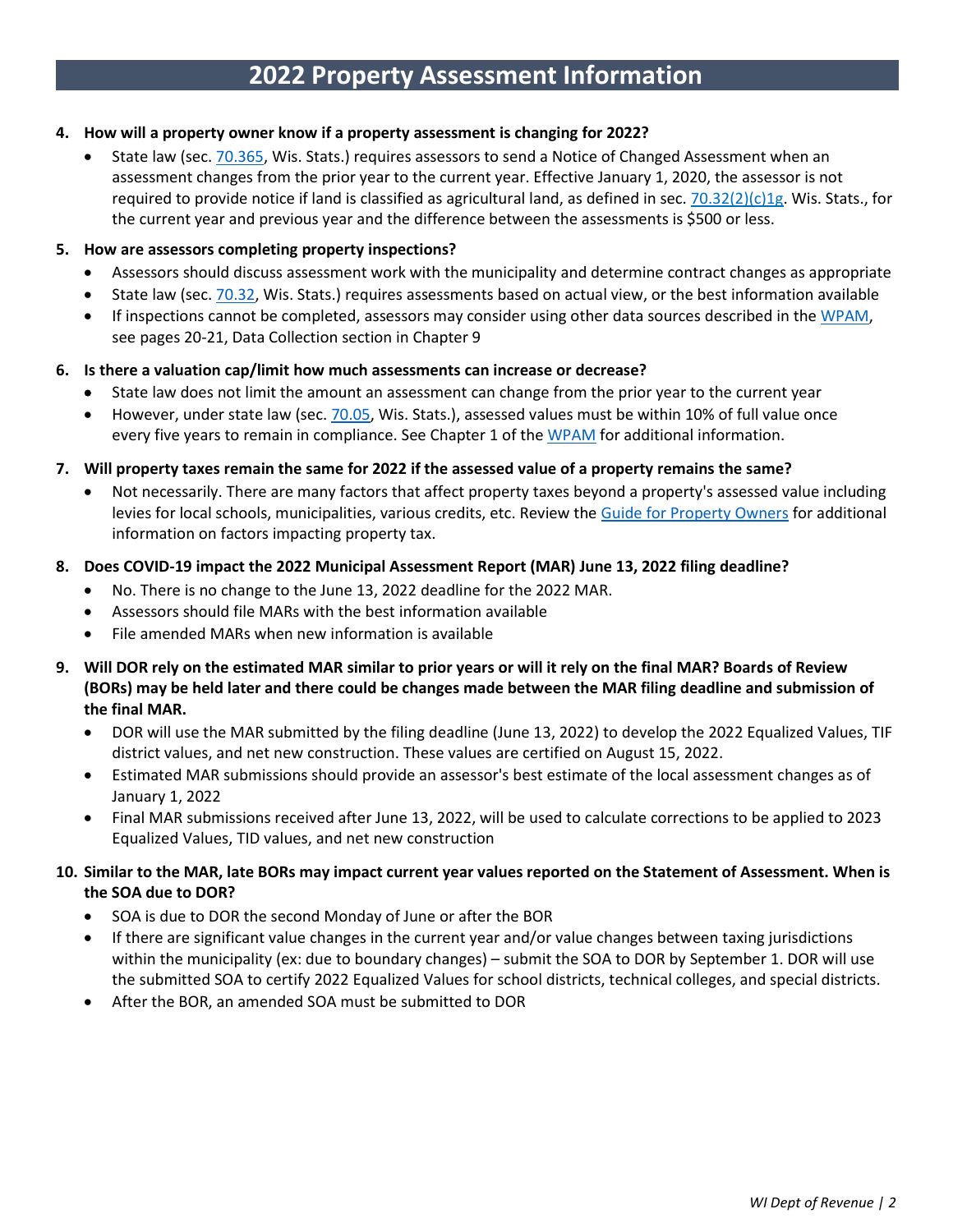The following includes responses to assessment-related questions submitted to DOR.

### **Maintenance Type**

- **1. DOR's guidance in the past has stated that assessors should not make changes for market conditions in a maintenance year. Does this mean that we should not make changes for property values affected by the COVID-19 pandemic as of January 1, 2022 if we are performing a maintenance assessment in 2022?**
	- No. The assessor should not change property values affected by COVID-19 in this case. During a maintenance assessment, the assessor should make updates for new construction, demolition, and changes in classification.
	- A maintenance assessment does not update assessments to full value (ex: changes in the real estate market). The [WPAM](https://www.revenue.wi.gov/documents/wpam22.pdf) describes the required assessment processes by assessment type. See Chapter 4, pages 1-3, of the [WPAM.](https://www.revenue.wi.gov/documents/wpam22.pdf)
- 2. If an assessor is performing a maintenance assessment in 2022, is the assessor responsible to discover which **properties were negatively affected by the COVID-19 pandemic in terms of market value?**
	- Assessors are not required to determine market value changes to each property during a maintenance assessment. However, an assessor does need to review the overall municipality and determine the overall level of assessment using assessment and sales ratio studies when completing any assessment type. See th[e WPAM](https://www.revenue.wi.gov/documents/wpam22.pdf) and Chapter 10.
- **3. If an assessor is performing a maintenance assessment in 2022 and distributes Notices of Changed Assessment without making changes for COVID-related market conditions, can or should the assessor make such changes based on appeals and evidence provided on a case-by-case basis during Open Book?**
	- No. A maintenance assessment updates assessments for new construction, demolition, and classification.
	- A maintenance assessment does not address changes to the property's market value. The [WPAM](https://www.revenue.wi.gov/documents/wpam22.pdf) describes the required assessment processes for any assessment type. See Chapter 4, pages 1-3, of the [WPAM.](https://www.revenue.wi.gov/documents/wpam22.pdf)
- **4. How should assessors respond to municipal officials and the public, when asked why assessors are not recognizing impacts of COVID-19 for 2022 due to a maintenance year assessment roll?**
	- State law establishes an annual property assessment and taxation process, providing the annual assessment date of January 1 (sec. [70.10, Wis. Stats.\)](https://docs.legis.wisconsin.gov/statutes/statutes/70/10). The 2022 assessments are effective as of January 1, 2022 and are based on the property's status as of January 1, 2022. However, state law does not require annual full value (ex: fair market value) assessments. Assessments must be within 10% of full value once every five years [\(sec.](https://docs.legis.wisconsin.gov/statutes/statutes/70/05) [70.05,](https://docs.legis.wisconsin.gov/statutes/statutes/70/05) Wis. Stats.).
	- A municipality determines whether to conduct a revaluation where all property assessments are updated to full value or a maintenance assessment where property values are updated for new construction and demolition and classification, though not updated to full value. See Chapter 4, pages 1-3, of the [WPAM](https://www.revenue.wi.gov/documents/wpam22.pdf) for additional information on the different assessment types.
	- Contact your municipality to determine the type of assessment it is conducting for 2022

#### **Valuation**

**1. If the assessor reduces assessments of some types of commercial properties negatively impacted by the COVID-19 pandemic, should the assessor also increase assessments of other types of commercial (or residential) properties that show evidence of market appreciation as of January 1, 2022?**

If the municipality is completing a 2022 non-maintenance assessment, the assessor is required to follow state law and establish the value of all property according to [sec. 70.32, Wis. Stats.,](https://docs.legis.wisconsin.gov/statutes/statutes/70/32) which establishes property sales as the best indicator of a property's value subject to taxation. "…In determining the value, the assessor shall consider recent arm's-length sales of the property to be assessed if according to professionally acceptable appraisal practices those sales conform to recent arm's-length sales of reasonably comparable property; recent arm's-length sales of reasonably comparable property; and all factors that, according to professionally acceptable appraisal practices, affect the value of the property to be assessed."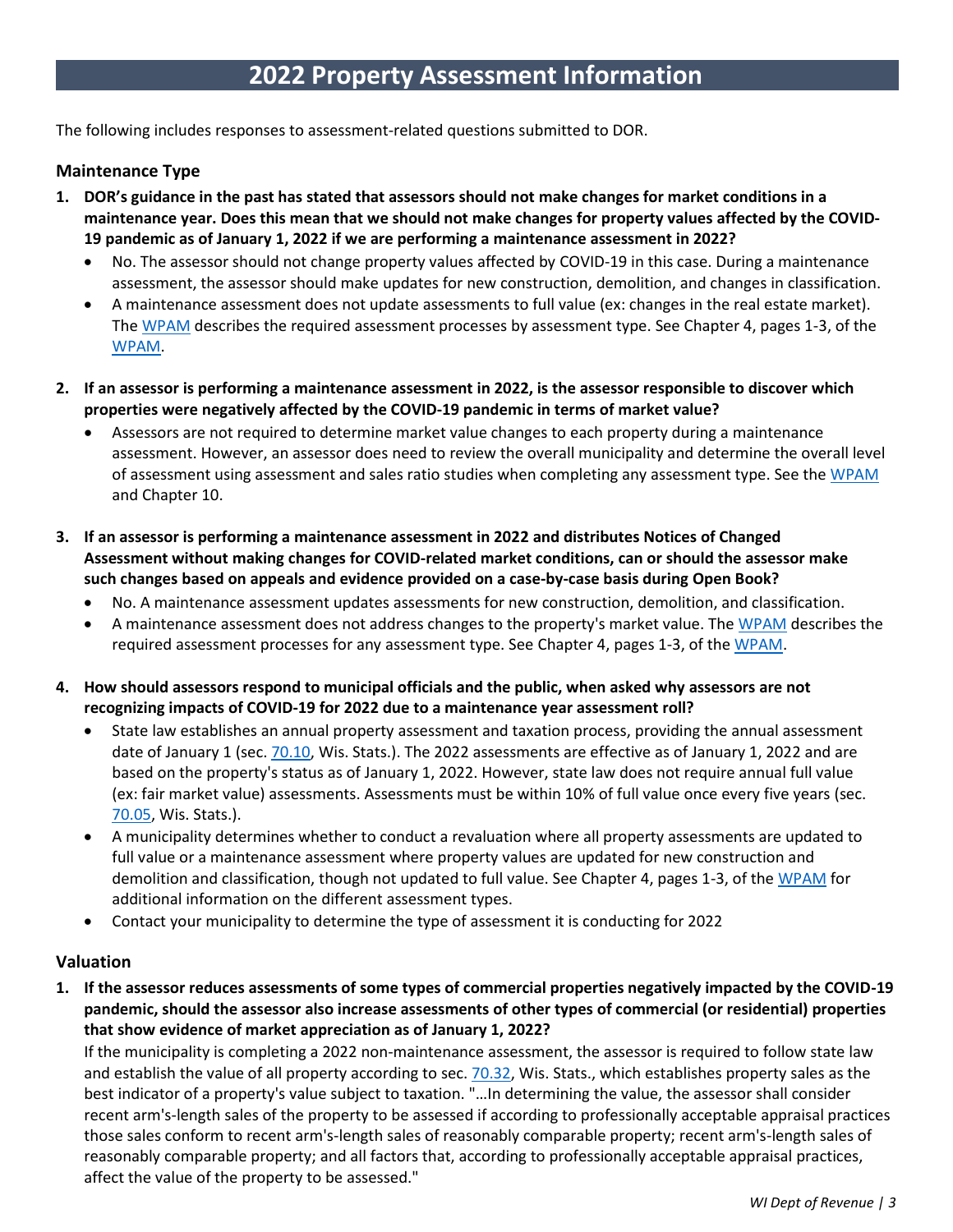**2. If the assessor makes adjustments to COVID-affected commercial properties, should the assessed values be at market value as of January 1, 2022? Should the value be further adjusted to reflect the level of assessment in the municipality? If level of assessment is to be considered, should it be the overall general level of assessment, the commercial class level of assessment, or, if stratified, could the level from a subclass or stratum of commercial properties be used?**

If the municipality is completing a 2022 full revaluation or exterior revaluation, all property is assessed at full value as of January 1, 2022. If a municipality is conducting an interim market update, all property is assessed at the same level (municipality's aggregate level of assessment) of full value as of January 1, 2022. Follow state law (sec[. 70.32,](https://docs.legis.wisconsin.gov/statutes/statutes/70/32) [Wis. Stats.\)](https://docs.legis.wisconsin.gov/statutes/statutes/70/32) and value all real property according to [sec. 70.32, Wis. Stats.](https://docs.legis.wisconsin.gov/statutes/statutes/70/32) See Chapter 4, pages 1-3, of the [WPAM](https://www.revenue.wi.gov/documents/wpam22.pdf) for additional information on the different assessment types.

- **3. If we perform a city-wide revaluation in 2022 and we take into account the negative impacts of COVID, assuming the market rebounds as soon as next year, our values could be out of compliance only one year after a full revaluation. Should we really be taking COVID into account if the impact may be short-lived?**
	- If the municipality is completing a 2022 non-maintenance assessment, the assessor is required to follow state law and establish the January 1, 2022 value of all property according to sec. [70.32, Wis. Stats.,](https://docs.legis.wisconsin.gov/statutes/statutes/70/32) which establishes property sales as the best indicator of a property's value subject to taxation. "…In determining the value, the assessor shall consider recent arm's-length sales of the property to be assessed if according to professionally acceptable appraisal practices those sales conform to recent arm's-length sales of reasonably comparable property; recent arm's-length sales of reasonably comparable property; and all factors that, according to professionally acceptable appraisal practices, affect the value of the property to be assessed."
	- Similarly, if the municipality is completing a 2023 non-maintenance assessment, the assessor is required to follow state law and establish the January 1, 2023 value of all property according to sec. [70.32,](https://docs.legis.wisconsin.gov/statutes/statutes/70/32) Wis. Stats.
- **4. How can assessors determine or measure the impact of the COVID-19 pandemic on different types of properties in our local market, especially if we have very few sales from 2021? What constitutes a large enough effect due to COVID-19 to make adjustment?**
	- State law (sec. [70.32, Wis. Stats.\)](https://docs.legis.wisconsin.gov/statutes/statutes/70/32) establishes property sales as the best indicator of a property's value subject to taxation. "…In determining the value, the assessor shall consider recent arm's-length sales of the property to be assessed if according to professionally acceptable appraisal practices those sales conform to recent arm's-length sales of reasonably comparable property; recent arm's-length sales of reasonably comparable property; and all factors that, according to professionally acceptable appraisal practices, affect the value of the property to be assessed."
	- Chapter 10 of the [WPAM](https://www.revenue.wi.gov/documents/wpam22.pdf) provides information on review and use of property sales. See pages 1-3 for information on analyzing and stratifying sales to determine overall value and changes by property type. Chapter 12 focuses primarily on the use of sales to determine residential property assessments. See pages 23-25 for an example.
	- Chapter 13 of the [WPAM](https://www.revenue.wi.gov/documents/wpam22.pdf) provides information on valuation of commercial property. See pages 36-41, for the valuation of leased property and consideration of sales, income, and cost information to determine the full value subject to taxation. As noted on page 40, when using the income approach, the goal is to determine market rent. Similar to sales, rental rates and leases are also reviewed to determine whether they are arm's length and represent market rent. In determining market rent, contract rents are analyzed to determine adjustments for many factors including short-term and long-term contracts that may not reflect the market.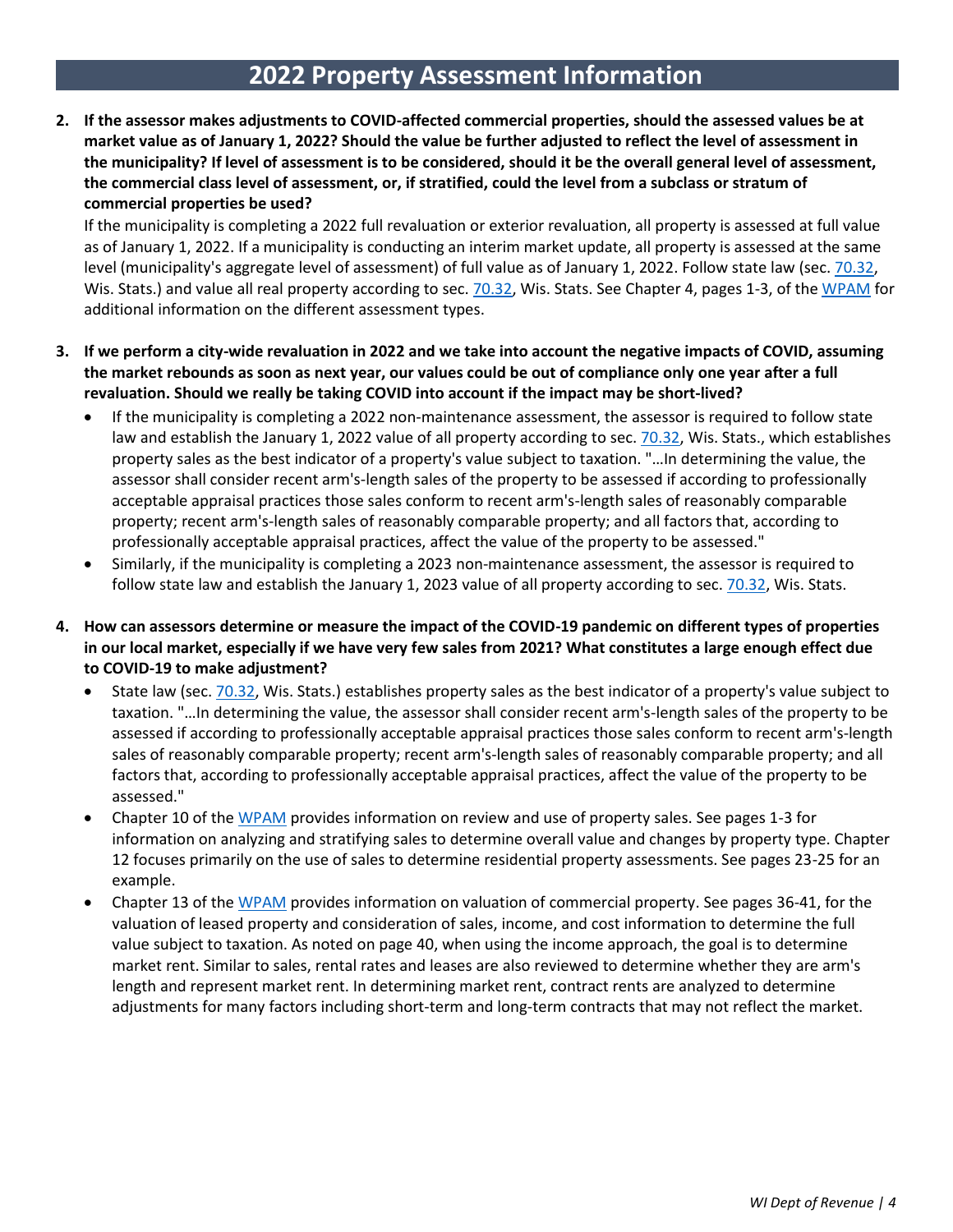- **5. For leased properties affected by COVID-19, should the assessor consider high vacancy and/or collection loss or restructured leases and reduced rents? Should the assessor consider loss of business income due to forced closures, customer capacity limits, or other forms of reduced business income related to the pandemic?**
	- State law (sec. [70.32, Wis. Stats.\)](https://docs.legis.wisconsin.gov/statutes/statutes/70/32) establishes property sales as the best indicator of a property's value subject to taxation. "…In determining the value, the assessor shall consider recent arm's-length sales of the property to be assessed if according to professionally acceptable appraisal practices those sales conform to recent arm's-length sales of reasonably comparable property; recent arm's-length sales of reasonably comparable property; and all factors that, according to professionally acceptable appraisal practices, affect the value of the property to be assessed."
	- Chapter 13 of the [WPAM](https://www.revenue.wi.gov/documents/wpam22.pdf) provides information on valuation of commercial property. See pages 36-41, for the valuation of leased property and consideration of sales, income, and cost information to determine the full value subject to taxation. As noted on page 40, when using the income approach, the goal is to determine market rent. Similar to sales, rental rates and leases are also reviewed to determine whether they are arm's length and represent market rent. In determining market rent, contract rents are analyzed to determine adjustments for many factors including short-term and long-term contracts that may not reflect the market.
- **6. In evaluating the negative impact of the pandemic on income properties such as motel/hotels, restaurants, small businesses, etc., should the assessor consider income received from state/federal government stimulus packages? Is it a matter of public record how much stimulus money was given to individual businesses?**
	- State property assessment law (sec. [70.32, Wis. Stats.\)](https://docs.legis.wisconsin.gov/statutes/statutes/70/32) provides for the assessor to value the real property. State property assessment law (sec. 70.03, [Wis. Stats.\)](https://docs.legis.wisconsin.gov/statutes/statutes/70/03), defines real property as: (1) Chapters 70 to 76, 78, and 79, real property, real estate, and land include not only the land itself but all buildings and improvements thereon, and all fixtures and rights and privileges appertaining thereto, except as provided in sub. (2) and except that for the purpose of time-share property, as defined in sec. [707.02\(32\),](https://docs.legis.wisconsin.gov/statutes/statutes/707/i/02/32) Wis. Stats., real property does not include recurrent exclusive use and occupancy on a periodic basis or other rights, including, but not limited to, membership rights, vacation services, and club memberships (2) Real property and real estate do not include any permit or license required to place, operate, or maintain at a specific location one or more articles of personal property described under sec. [70.04\(3\)](https://docs.legis.wisconsin.gov/statutes/statutes/70/04/3) , Wis. Stats., or any value associated with the permit or license
	- State property assessment law does not provide for the assessor to value the person who owns the property or payments to that person unrelated to the state law definition of real estate under sec. 70.03, [Wis. Stats.](https://docs.legis.wisconsin.gov/statutes/statutes/70/03)
- **7. A reduction of tax base causes an increase in tax rates, which penalizes properties not negatively impacted by COVID. If the legislature is not proposing a tax credit or property tax relief, should we as assessors be expected to fix an economic crisis when the assessor's focus should be on real estate values rather than business values?**
	- State law requires assessors to value real property according to sec. [70.32, Wis. Stats. a](https://docs.legis.wisconsin.gov/statutes/statutes/70/32)nd the [WPAM.](https://www.revenue.wi.gov/documents/wpam22.pdf) State law does not provide for assessors to make arbitrary or otherwise unsubstantiated assessment changes.
- **8. In our assessment work, we normally use three years sales data and three years of stabilized income/expenses for establishing values. Should we disregard that practice to react immediately to the COVID impact as of January 1, 2022?**
	- State law establishes an annual property assessment and taxation process, providing the annual assessment date of January 1 (sec. [70.10, Wis. Stats.\)](https://docs.legis.wisconsin.gov/statutes/statutes/70/10). The 2022 assessments are effective as of January 1, 2022 and are based on the property's status as of January 1, 2022.
	- State law also (sec. [70.32, Wis. Stats.\)](https://docs.legis.wisconsin.gov/statutes/statutes/70/32), establishes property sales as the best indicator of a property's value subject to taxation. "…In determining the value, the assessor shall consider recent arm's-length sales of the property to be assessed if according to professionally acceptable appraisal practices those sales conform to recent arm's-length sales of reasonably comparable property; recent arm's-length sales of reasonably comparable property; and all factors that, according to professionally acceptable appraisal practices, affect the value of the property to be assessed."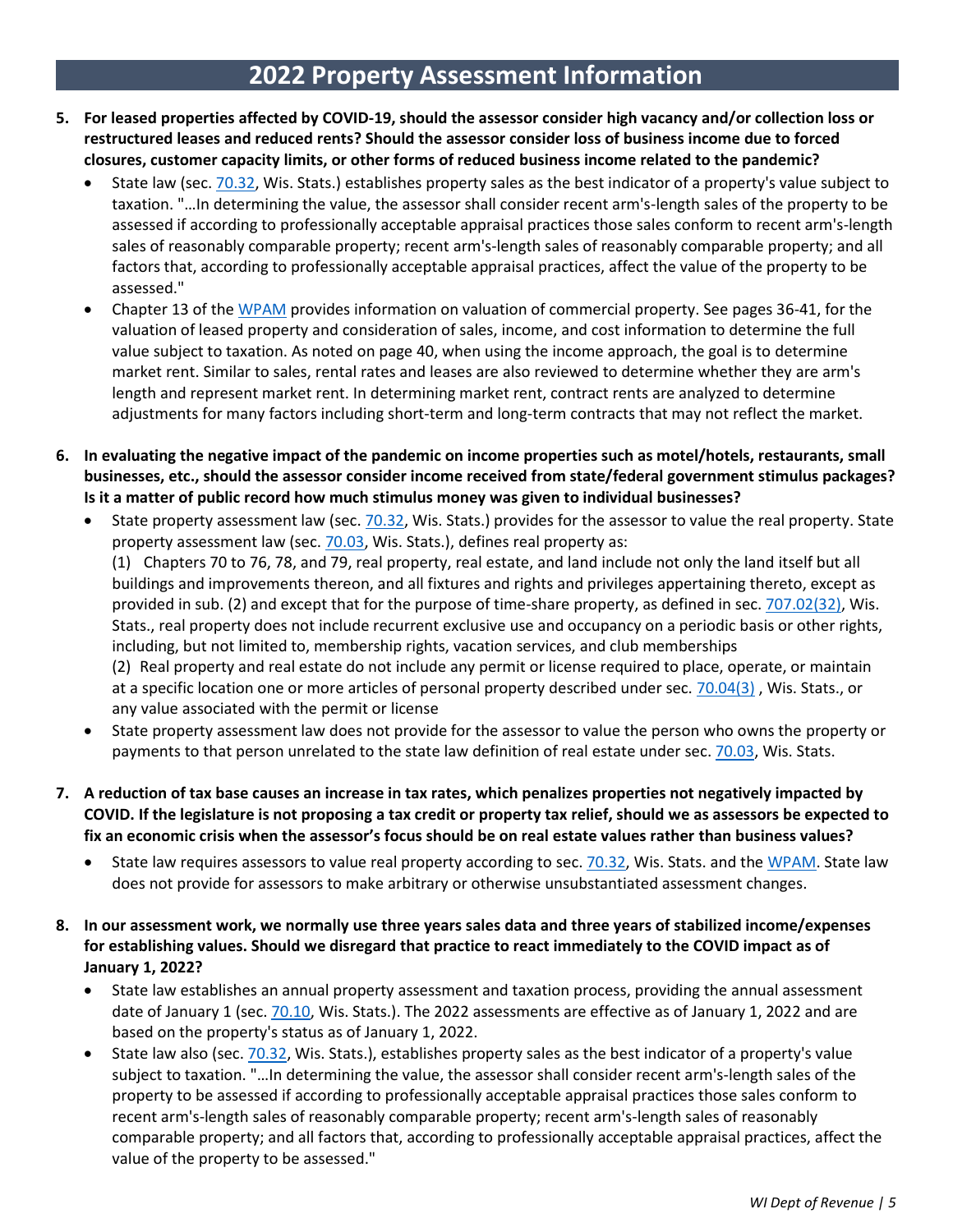- Chapter 10 of the [WPAM](https://www.revenue.wi.gov/documents/wpam22.pdf) provides information on review and use of property sales. See pages 1-3 for information on analyzing and stratifying sales to determine overall value and changes by property type.
- Chapter 12 of the [WPAM](https://www.revenue.wi.gov/documents/wpam22.pdf) focuses primarily on the use of sales to determine residential property assessments. See page 6 for discussion on the adjustment process, first adjusting for time and reflecting the sale price as of the assessment date with an adjustment example chart on page 8. See pages 23-25 for additional information and examples on the sales comparison approach to value.
- Chapter 13 of the [WPAM](https://www.revenue.wi.gov/documents/wpam22.pdf) provides information on valuation of commercial property. See pages 36-41, for the valuation of leased property and consideration of sales, income, and cost information to determine the full value subject to taxation. As noted on page 40, when using the income approach, the goal is to determine market rent. Similar to sales, rental rates and leases are also reviewed to determine whether they are arm's length and represent market rent. In determining market rent, contract rents are analyzed to determine adjustments for many factors including short-term and long-term contracts that may not reflect the market. Also consider page 64, which outlines the appraisal process for reviewing income and expenses over several years.
- 9. How is the effect of the COVID-19 pandemic different from the 2008-2009 recession in terms of its effect on **property values (commercial and residential)? How is it similar?**

An assessor needs to follow state law and the [WPAM](https://www.revenue.wi.gov/documents/wpam22.pdf) appropriate to that assessment year. For the January 1, 2008 assessment, assessors were required to follow state laws effective on January 1, 2008 and the 2008 [WPAM.](https://www.revenue.wi.gov/documents/wpam22.pdf) The same applies for the 2009 and 2022 assessments. For the January 1, 2022 assessment, assessors are required to follow state law effective on January 1, 2022 and the 2022 [WPAM.](https://www.revenue.wi.gov/documents/wpam22.pdf)

### **10. A company is trying to discount for COVID-19 and changing the depreciation rates on the 2022 Statement of Personal Property. What should the assessor do?**

- State law (sec. [70.34, Wis. Stats.\)](https://docs.legis.wisconsin.gov/statutes/statutes/70/34) provides for the valuation of personal property at its true cash value. To determine the amount and value of personal property of any person, state law (sec. [70.35\(1\), Wis. Stats.\)](https://docs.legis.wisconsin.gov/statutes/statutes/70/35/1) allows the assessor to examine such person under oath or require such person to submit a return of such personal property and the taxable value thereof. Assessors are responsible for auditing these returns (ex: [Statements of](https://www.revenue.wi.gov/dorforms/pa-003.pdf)  [Personal Property \(PA-003\)\)](https://www.revenue.wi.gov/dorforms/pa-003.pdf). Contact the filer for information on the values and any adjustments.
- **Note:** State law (sec. [70.35\(3\), Wis. Stats.\)](https://docs.legis.wisconsin.gov/statutes/statutes/70/35/3) does not require the assessor to accept the form and values provided by the filer. If the assessor determines a personal property value different than the value provided by the filer, DOR recommends sending a [Notice of Personal Property Assessment \(PR-299\).](https://www.revenue.wi.gov/dorforms/pr-299.pdf) See Chapters 17 and 19 of the [WPAM.](https://www.revenue.wi.gov/documents/wpam22.pdf)

### **Equalized Values**

- **1. If the assessor reduces assessments for certain commercial properties based on evidence that the property values dropped due to the COVID-19 pandemic, should these value losses be reported on the Municipal Assessment Report (MAR) as extreme economic obsolescence?**
	- The Equalized Value is adjusted each year to reflect market value changes by property class. The adjustments are called "economic changes" and are based on the prior year sales data. However, unique circumstances may occur in the marketplace that impacts the value of a specific property or type of property, that cannot be captured in the sales analysis and may not be adequately reflected in the economic change.
	- If an assessor is conducting a revaluation and determines an assessment adjustment is warranted on a single property or property type due to unique market circumstances, the assessment change can be reported on the MAR as Economic Obsolescence. The assessor should provide comments explaining the reason for the Economic Obsolescence entry. The Equalization District Office will likely contact the assessor to discuss the Economic Obsolescence entry and may request the assessor's analysis used as a basis for the assessment change.